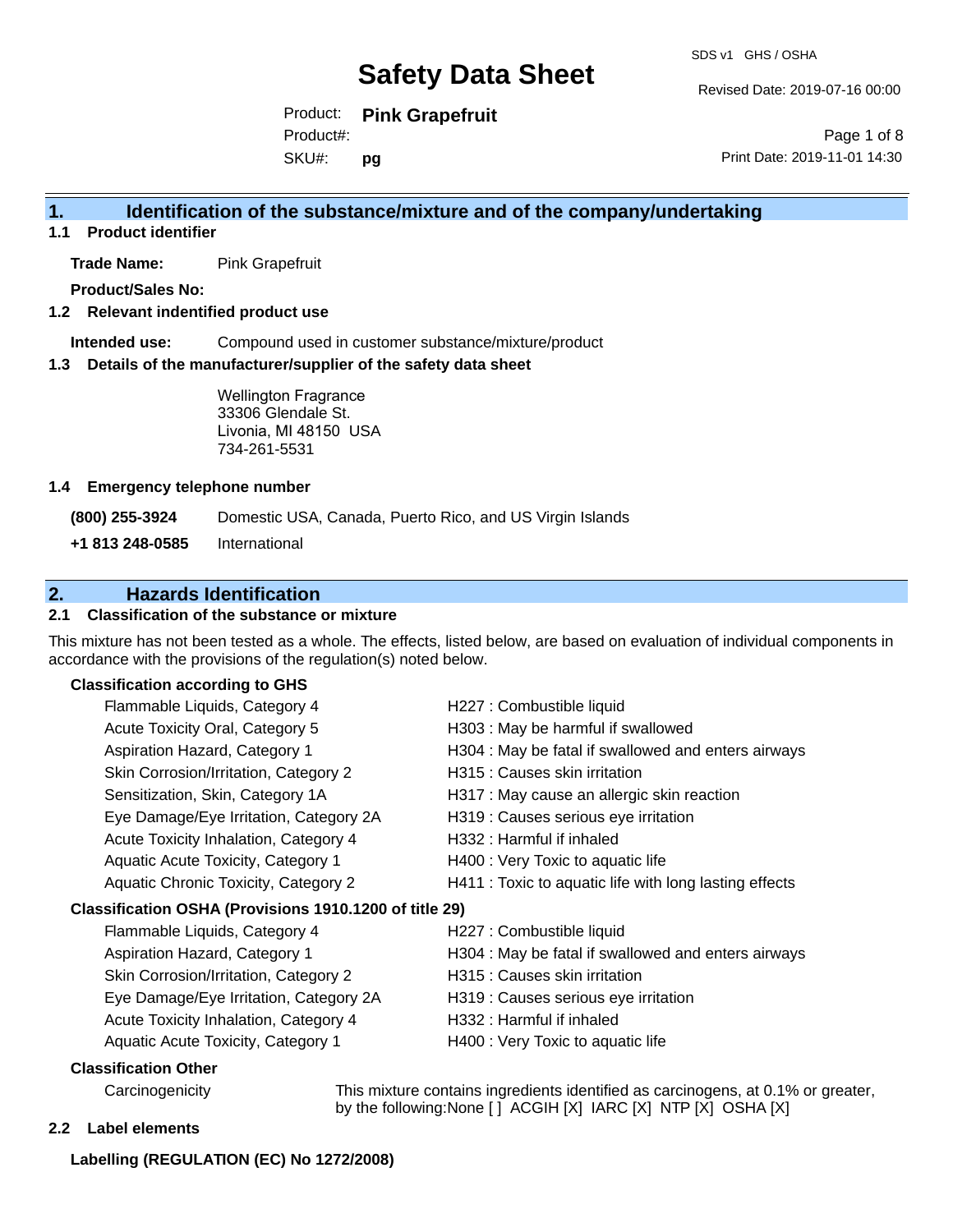# Product: **Pink Grapefruit**

| SDS v1 GHS / OSHA |  |
|-------------------|--|
|                   |  |

Revised Date: 2019-07-16 00:00

SKU#: Product#: **pg**

Page 2 of 8 Print Date: 2019-11-01 14:30

### **Hazard pictograms**





# **Signal Word: Danger**

| <b>Hazard statments</b> |                                                 |
|-------------------------|-------------------------------------------------|
| H <sub>22</sub> 7       | Combustible liquid                              |
| H303                    | May be harmful if swallowed                     |
| H304                    | May be fatal if swallowed and enters airways    |
| H315                    | Causes skin irritation                          |
| H317                    | May cause an allergic skin reaction             |
| H319                    | Causes serious eye irritation                   |
| H332                    | Harmful if inhaled                              |
| H400                    | Very Toxic to aquatic life                      |
| H411                    | Toxic to aquatic life with long lasting effects |

### **Precautionary Statements**

## **Prevention:**

| I I GV GI ILIVII.    |                                                                                                                                                                |
|----------------------|----------------------------------------------------------------------------------------------------------------------------------------------------------------|
| P <sub>235</sub>     | Keep cool                                                                                                                                                      |
| P <sub>264</sub>     | Wash hands thoroughly after handling                                                                                                                           |
| P271                 | Use only outdoors or in a well-ventilated area                                                                                                                 |
| P272                 | Contaminated work clothing should not be allowed out of the workplace                                                                                          |
| P273                 | Avoid release to the environment                                                                                                                               |
| Response:            |                                                                                                                                                                |
| $P301 + P310 + P331$ | IF SWALLOWED: Immediately call a POISON CENTER or doctor/physician Do NOT<br>induce vomiting                                                                   |
| $P302 + P352$        | IF ON SKIN: Wash with soap and water                                                                                                                           |
| $P304 + P312 + P340$ | IF INHALED: Call a POISON CENTER or doctor/physician if you feel unwell Remove victim<br>to fresh air and keep at rest in a position comfortable for breathing |
| P305 + P351 + P338   | IF IN EYES: Rinse cautiously with water for several minutes Remove contact lenses if<br>present and easy to do. continue rinsing                               |
| P312                 | Call a POISON CENTER or doctor/physician if you feel unwell                                                                                                    |
| $P333 + P313$        | If skin irritation or a rash occurs: Get medical advice/attention                                                                                              |
| $P337 + P313$        | If eye irritation persists: Get medical advice/attention                                                                                                       |
| P362                 | Take off contaminated clothing and wash before reuse                                                                                                           |
| P363                 | Wash contaminated clothing before reuse                                                                                                                        |
| P370 + P378          | In case of fire: Use Carbon dioxide (CO2), Dry chemical, or Foam for extinction. Do not use<br>a direct water jet on burning material                          |
| P391                 | <b>Collect Spillage</b>                                                                                                                                        |
|                      |                                                                                                                                                                |

### **2.3 Other Hazards**

**no data available**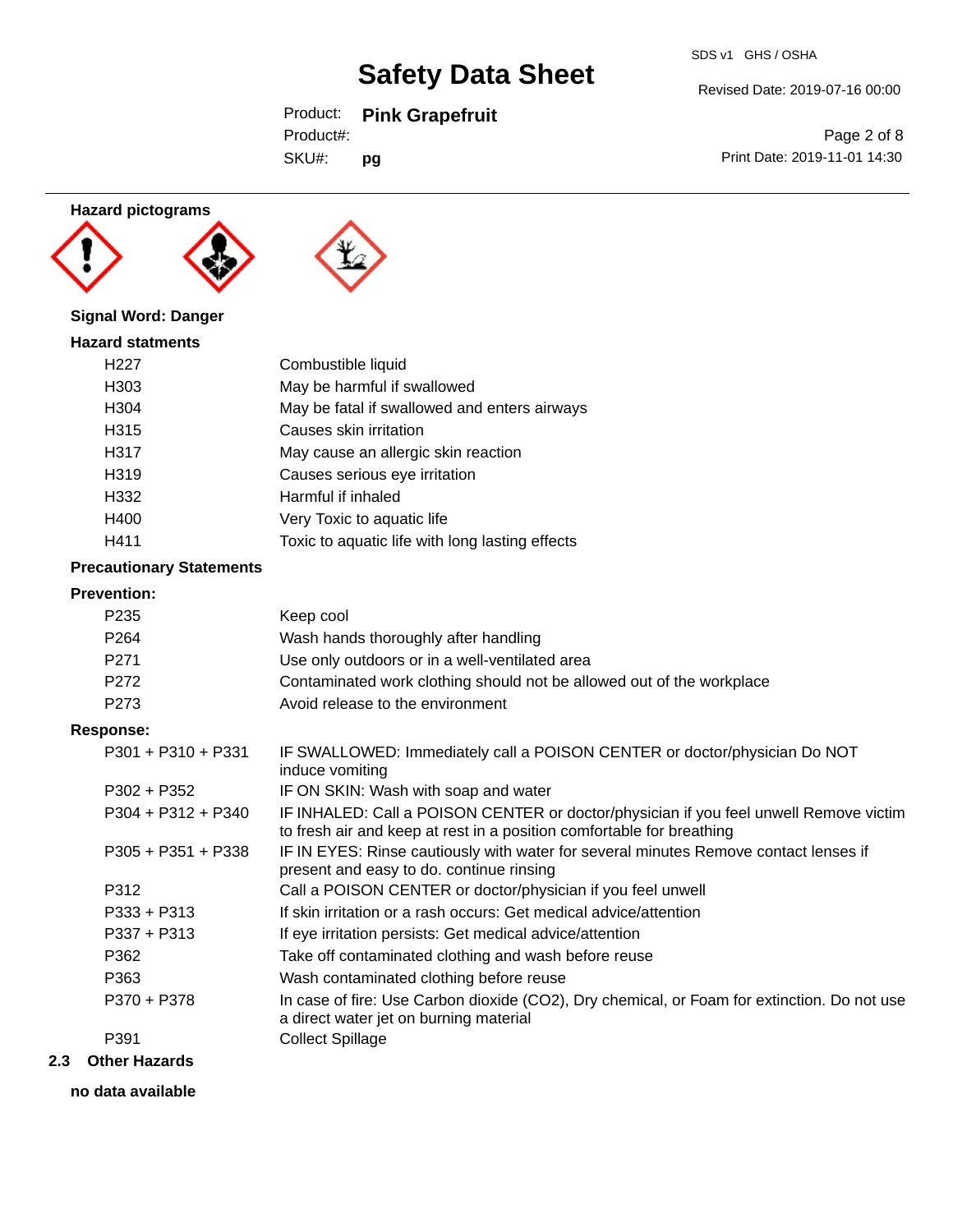Revised Date: 2019-07-16 00:00

Product: **Pink Grapefruit** SKU#: Product#: **pg**

Page 3 of 8 Print Date: 2019-11-01 14:30

# **3. Composition/Information on Ingredients**

#### **3.1 Mixtures**

This product is a complex mixture of ingredients, which contains among others the following substance(s), presenting a health or environmental hazard within the meaning of the UN Globally Harmonized System of Classification and Labeling of Chemicals (GHS):

| CAS#<br>Ingredient     | EC#                                                                                         | Conc.<br>Range | <b>GHS Classification</b>           |  |  |  |  |
|------------------------|---------------------------------------------------------------------------------------------|----------------|-------------------------------------|--|--|--|--|
| 5989-27-5              | 227-813-5                                                                                   | $10 - 20%$     | H226; H304; H315; H317; H400; H410  |  |  |  |  |
| Limonene               |                                                                                             |                |                                     |  |  |  |  |
| 101-86-0               | 202-983-3                                                                                   | $5 - 10%$      | H303; H316; H317; H400; H411        |  |  |  |  |
|                        | Hexyl cinnamaldehyde                                                                        |                |                                     |  |  |  |  |
| 140-11-4               | 205-399-7                                                                                   | $2 - 5%$       | H303; H401; H412                    |  |  |  |  |
| Benzyl acetate         |                                                                                             |                |                                     |  |  |  |  |
| 120-51-4               | 204-402-9                                                                                   | $2 - 5%$       | H302; H313; H400; H411              |  |  |  |  |
| <b>Benzyl Benzoate</b> |                                                                                             |                |                                     |  |  |  |  |
| $93 - 92 - 5$          | 202-288-5                                                                                   | $2 - 5%$       | H227; H402                          |  |  |  |  |
| methylbenzyl acetate   |                                                                                             |                |                                     |  |  |  |  |
| $127 - 51 - 5$         | 204-846-3                                                                                   | $1 - 2%$       | H316; H317; H320; H401; H411        |  |  |  |  |
| a-Isomethyl ionone     |                                                                                             |                |                                     |  |  |  |  |
| 88-41-5                | 201-828-7                                                                                   | $1 - 2%$       | H227; H303; H316; H401; H411        |  |  |  |  |
|                        | 2-t-Butylcyclohexyl acetate                                                                 |                |                                     |  |  |  |  |
| 80-54-6                | 201-289-8                                                                                   | $1 - 2%$       | H227; H302; H315; H317; H361; H401; |  |  |  |  |
|                        | <b>Butylphenyl Methylpropional</b>                                                          |                | H412                                |  |  |  |  |
| 103-60-6               | 203-127-1                                                                                   | $1 - 2%$       | H316                                |  |  |  |  |
|                        | 2-Phenoxyethyl isobutyrate                                                                  |                |                                     |  |  |  |  |
| 106-22-9               | 203-375-0                                                                                   | $1 - 2%$       | H303; H313; H315; H317; H319; H401  |  |  |  |  |
| Citronellol            |                                                                                             |                |                                     |  |  |  |  |
| 5392-40-5              | 226-394-6                                                                                   | $0.1 - 1.0 %$  | H313; H315; H317; H319; H401        |  |  |  |  |
| Citral                 |                                                                                             |                |                                     |  |  |  |  |
| 31906-04-4             | 250-863-4                                                                                   | $0.1 - 1.0 %$  | H317; H402                          |  |  |  |  |
|                        | Hydroxyisohexyl 3-cyclohexene carboxaldehyde                                                |                |                                     |  |  |  |  |
| 6259-76-3              | 228-408-6                                                                                   | $0.1 - 1.0 \%$ | H315; H317; H319; H400; H410        |  |  |  |  |
| Hexyl salicylate       |                                                                                             |                |                                     |  |  |  |  |
|                        | See Section 16 for full text of GHS classification codes                                    |                |                                     |  |  |  |  |
|                        | See Section 16 for full text of GHS classification codes which where not shown in section 2 |                |                                     |  |  |  |  |

Total Hydrocarbon Content (%  $w/w$ ) = 15.28

## **4. First Aid Measures**

#### **4.1 Description of first aid measures**

**Inhalation:** Remove from exposure site to fresh air and keep at rest. Obtain medical advice.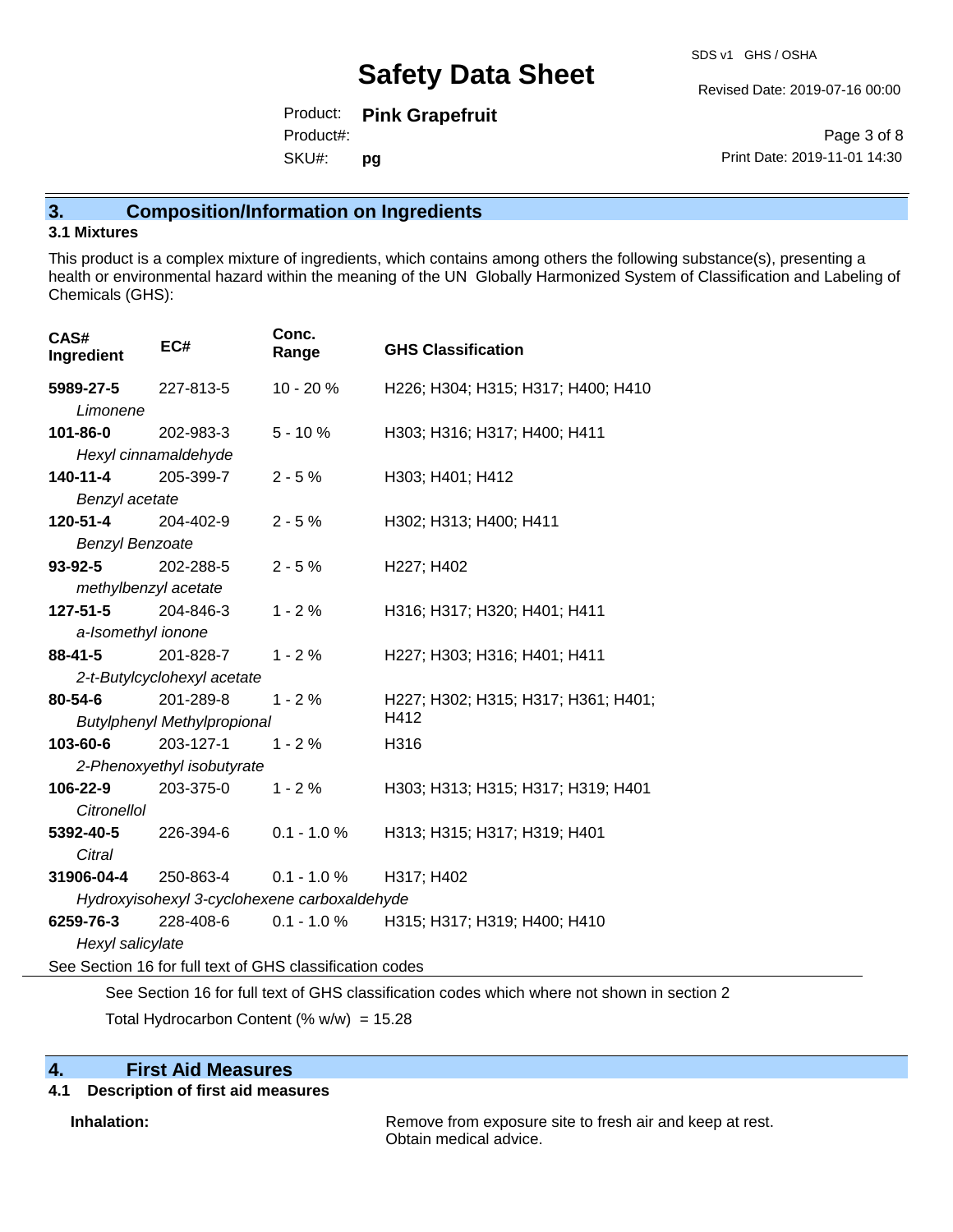SDS v1 GHS / OSHA

|     |                                                                 |           | <b>OUIDLY DULU OIIDUL</b>                                                                                     | Revised Date: 2019-07-16 00:00 |
|-----|-----------------------------------------------------------------|-----------|---------------------------------------------------------------------------------------------------------------|--------------------------------|
|     |                                                                 | Product:  | <b>Pink Grapefruit</b>                                                                                        |                                |
|     |                                                                 | Product#: |                                                                                                               | Page 4 of 8                    |
|     |                                                                 | SKU#:     | pg                                                                                                            | Print Date: 2019-11-01 14:30   |
|     | <b>Eye Exposure:</b>                                            |           | Flush immediately with water for at least 15 minutes.<br>Contact physician if symptoms persist.               |                                |
|     | <b>Skin Exposure:</b>                                           |           | Remove contaminated clothes. Wash thoroughly with water (and soap).<br>Contact physician if symptoms persist. |                                |
|     | Ingestion:                                                      |           | Rinse mouth with water and obtain medical advice.                                                             |                                |
|     | 4.2 Most important symptoms and effects, both acute and delayed |           |                                                                                                               |                                |
|     | <b>Symptoms:</b>                                                |           | no data available                                                                                             |                                |
|     | Risks:                                                          |           | Refer to Section 2.2 "Hazard Statements"                                                                      |                                |
|     |                                                                 |           | 4.3 Indication of any immediate medical attention and special treatment needed                                |                                |
|     | <b>Treatment:</b>                                               |           | Refer to Section 2.2 "Response"                                                                               |                                |
|     |                                                                 |           |                                                                                                               |                                |
| 5.  | <b>Fire-Fighting measures</b>                                   |           |                                                                                                               |                                |
| 5.1 | <b>Extinguishing media</b>                                      |           |                                                                                                               |                                |
|     | Suitable:                                                       |           | Carbon dioxide (CO2), Dry chemical, Foam                                                                      |                                |
|     | <b>Unsuitable</b>                                               |           | Do not use a direct water jet on burning material                                                             |                                |
|     | 5.2 Special hazards arising from the substance or mixture       |           |                                                                                                               |                                |
|     | During fire fighting:                                           |           | Water may be ineffective                                                                                      |                                |
|     | 5.3 Advice for firefighters                                     |           |                                                                                                               |                                |
|     | <b>Further information:</b>                                     |           | Standard procedure for chemical fires                                                                         |                                |
|     |                                                                 |           |                                                                                                               |                                |

#### **6. Accidental Release Measures**

#### **6.1 Personal precautions, protective equipment and emergency procedures**

Avoid inhalation and contact with skin and eyes. A self-contained breathing apparatus is recommended in case of a major spill.

#### **6.2 Environmental precautions**

Keep away from drains, soil, and surface and groundwater.

#### **6.3 Methods and materials for containment and cleaning up**

Clean up spillage promptly. Remove ignition sources. Provide adequate ventilation. Avoid excessive inhalation of vapors. Gross spillages should be contained by use of sand or inert powder and disposed of according to the local regulations.

#### **6.4 Reference to other sections**

Not Applicable

## **7. Handling and Storage**

#### **7.1 Precautions for safe handling**

Apply according to good manufacturing and industrial hygiene practices with proper ventilation. Do not drink, eat or smoke while handling. Respect good personal hygiene.

#### **7.2 Conditions for safe storage, including any incompatibilities**

Store in a cool, dry and ventilated area away from heat sources and protected from light in tightly closed original container. Avoid uncoated metal container. Keep air contact to a minimum.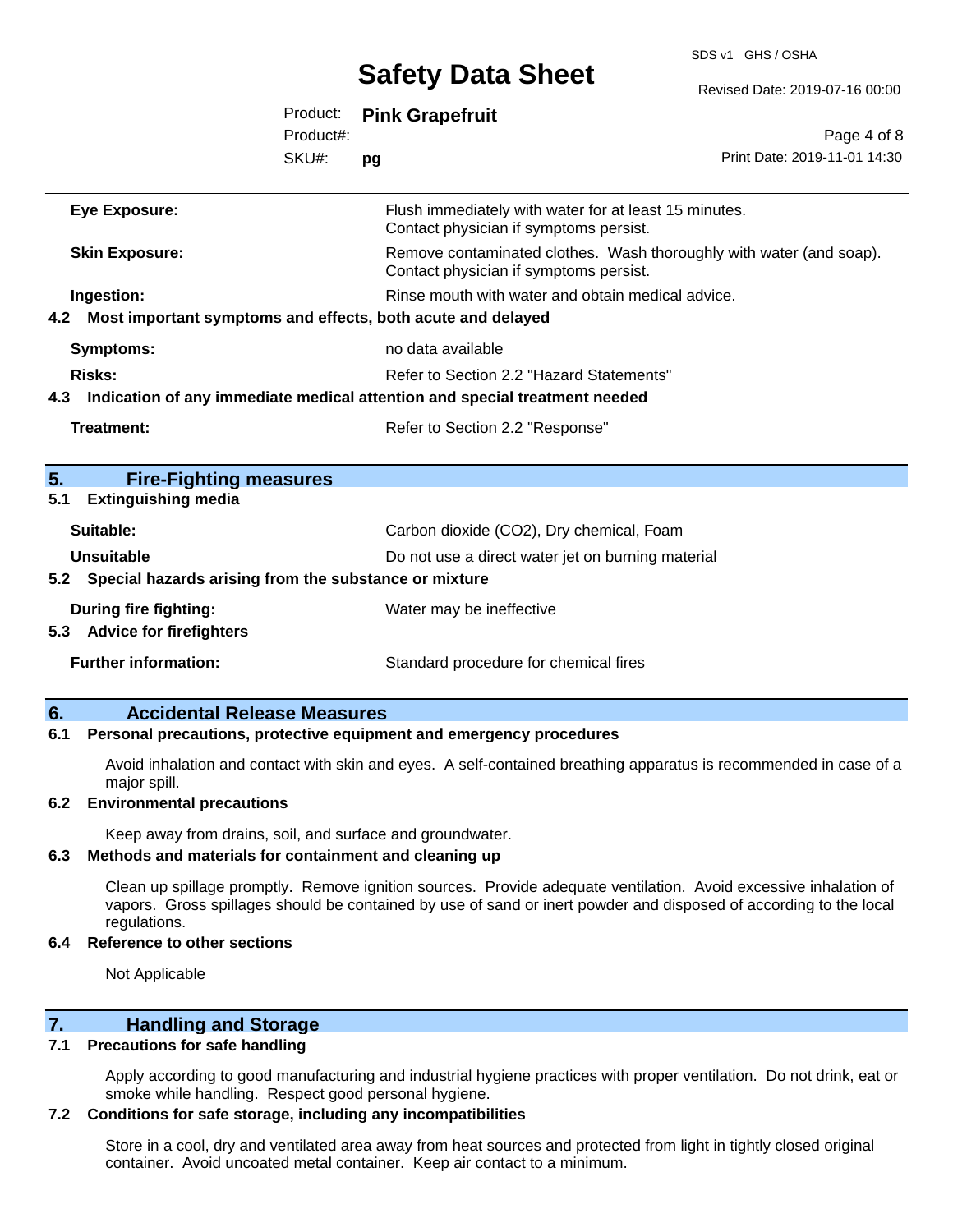Revised Date: 2019-07-16 00:00

Product: **Pink Grapefruit**

SKU#: Product#: **pg**

Page 5 of 8 Print Date: 2019-11-01 14:30

### **7.3 Specific end uses**

No information available

# **8. Exposure Controls/Personal Protection**

## **8.1 Control parameters**

| <b>Exposure Limits:</b> |                |                                                                                                                                          |              |       |      |                                                  |  |
|-------------------------|----------------|------------------------------------------------------------------------------------------------------------------------------------------|--------------|-------|------|--------------------------------------------------|--|
| <b>Component</b>        |                |                                                                                                                                          | <b>ACGIH</b> | ACGIH | OSHA | <b>OSHA</b><br>TWA ppm STEL ppm TWA ppm STEL ppm |  |
| 140-11-4                | Benzyl acetate |                                                                                                                                          | 10           |       |      |                                                  |  |
|                         |                | <b>Engineering Controls:</b> Use local exhaust as needed.<br>8.2 Exposure controls - Personal protective equipment                       |              |       |      |                                                  |  |
| Eye protection:         |                | Tightly sealed goggles, face shield, or safety glasses with brow guards and side shields, etc.<br>as may be appropriate for the exposure |              |       |      |                                                  |  |

**Respiratory protection:** Avoid excessive inhalation of concentrated vapors. Apply local ventilation where appropriate. **Skin protection:** Avoid Skin contact. Use chemically resistant gloves as needed.

# **9. Physical and Chemical Properties**

### **9.1 Information on basic physical and chemical properties**

| Appearance:                  | Liquid                          |
|------------------------------|---------------------------------|
| Odor:                        | Conforms to Standard            |
| Color:                       | Colorless to Yellow Tint (G0-1) |
| <b>Viscosity:</b>            | Liquid                          |
| <b>Freezing Point:</b>       | Not determined                  |
| <b>Boiling Point:</b>        | Not determined                  |
| <b>Melting Point:</b>        | Not determined                  |
| <b>Flashpoint (CCCFP):</b>   | 160 F (71.11 C)                 |
| <b>Auto flammability:</b>    | Not determined                  |
| <b>Explosive Properties:</b> | None Expected                   |
| <b>Oxidizing properties:</b> | None Expected                   |
| Vapor Pressure (mmHg@20 C):  | 0.1259                          |
| %VOC:                        | 0.13                            |
| Specific Gravity @ 25 C:     | 0.9550                          |
| Density $@25C$ :             | 0.9520                          |
| Refractive Index @ 20 C:     | 1.4920                          |
| Soluble in:                  | Oil                             |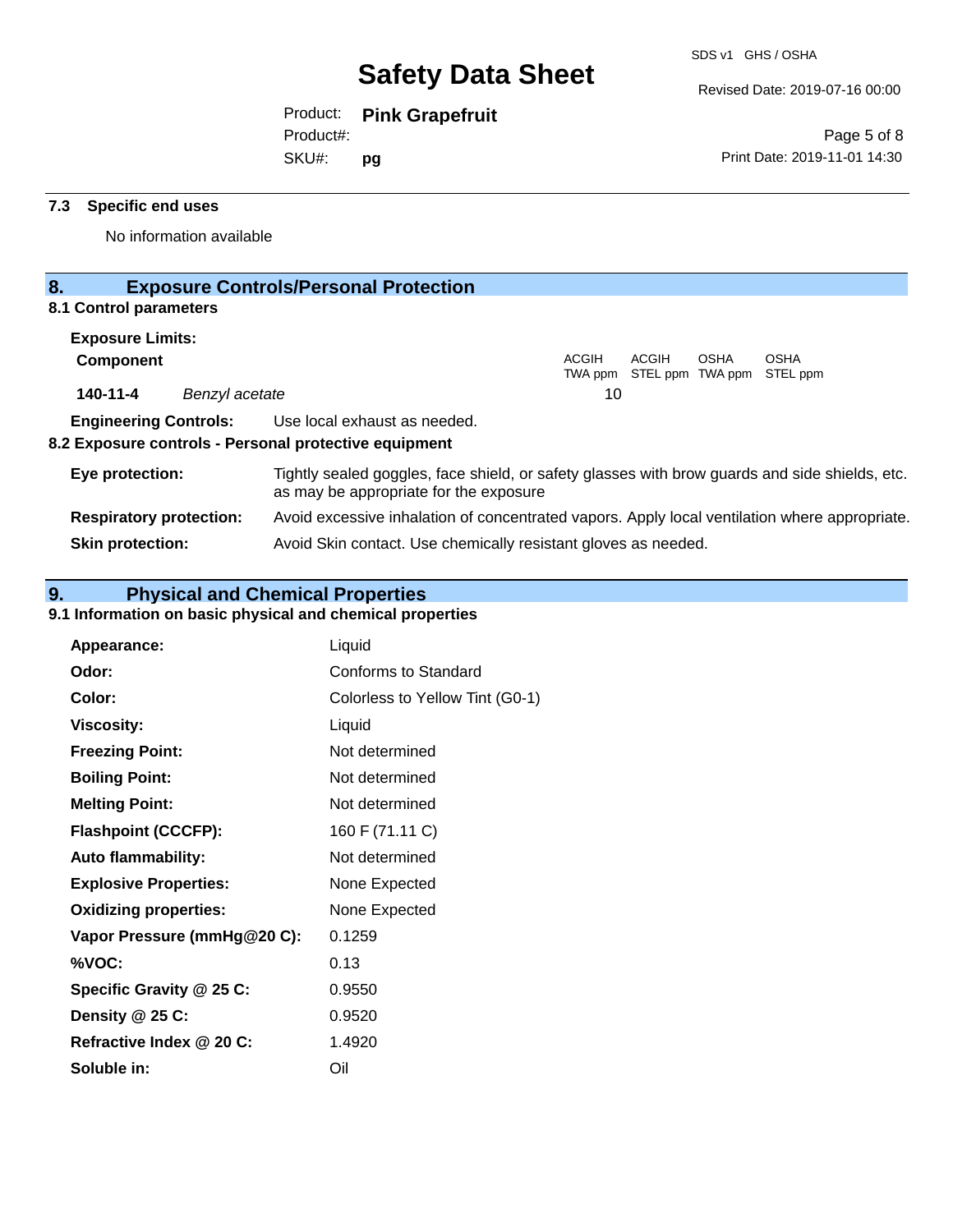Revised Date: 2019-07-16 00:00

Product: **Pink Grapefruit**

Product#:

SKU#: **pg**

Page 6 of 8 Print Date: 2019-11-01 14:30

# **10. Stability and Reactivity**

| 10.1 Reactivity                         | None                                               |
|-----------------------------------------|----------------------------------------------------|
| <b>10.2 Chemical stability</b>          | Stable                                             |
| 10.3 Possibility of hazardous reactions | None known                                         |
| 10.4 Conditions to avoid                | None known                                         |
| 10.5 Incompatible materials             | Strong oxidizing agents, strong acids, and alkalis |
| 10.6 Hazardous decomposition products   | None known                                         |

# **11. Toxicological Information**

# **11.1 Toxicological Effects**

Acute Toxicity Estimates (ATEs) based on the individual Ingredient Toxicity Data utilizing the "Additivity Formula"

| Acute toxicity - Oral - (Rat) mg/kg                | (LD50: 4594.2616) May be harmful if swallowed            |
|----------------------------------------------------|----------------------------------------------------------|
| Acute toxicity - Dermal - (Rabbit) mg/kg           | Not classified - the classification criteria are not met |
| Acute toxicity - Inhalation - (Rat) mg/L/4hr       | (LD50: 14.4307) Harmful if inhaled                       |
| <b>Skin corrosion / irritation</b>                 | Harmful if inhaled                                       |
| Serious eye damage / irritation                    | Causes serious eye irritation                            |
| <b>Respiratory sensitization</b>                   | Not classified - the classification criteria are not met |
| <b>Skin sensitization</b>                          | May cause an allergic skin reaction                      |
| <b>Germ cell mutagenicity</b>                      | Not classified - the classification criteria are not met |
| Carcinogenicity                                    | Not classified - the classification criteria are not met |
| <b>Reproductive toxicity</b>                       | Not classified - the classification criteria are not met |
| Specific target organ toxicity - single exposure   | Not classified - the classification criteria are not met |
| Specific target organ toxicity - repeated exposure | Not classified - the classification criteria are not met |
| <b>Aspiration hazard</b>                           | May be fatal if swallowed and enters airways             |

# **12. Ecological Information**

**12.1 Toxicity**

| <b>Acute acquatic toxicity</b>     | Very Toxic to aquatic life                      |
|------------------------------------|-------------------------------------------------|
| <b>Chronic acquatic toxicity</b>   | Toxic to aquatic life with long lasting effects |
| <b>Toxicity Data on soil</b>       | no data available                               |
| <b>Toxicity on other organisms</b> | no data available                               |
|                                    |                                                 |
| 12.2 Persistence and degradability | no data available                               |
| 12.3 Bioaccumulative potential     | no data available                               |
| 12.4 Mobility in soil              | no data available                               |
| 12.5 Other adverse effects         | no data available                               |
|                                    |                                                 |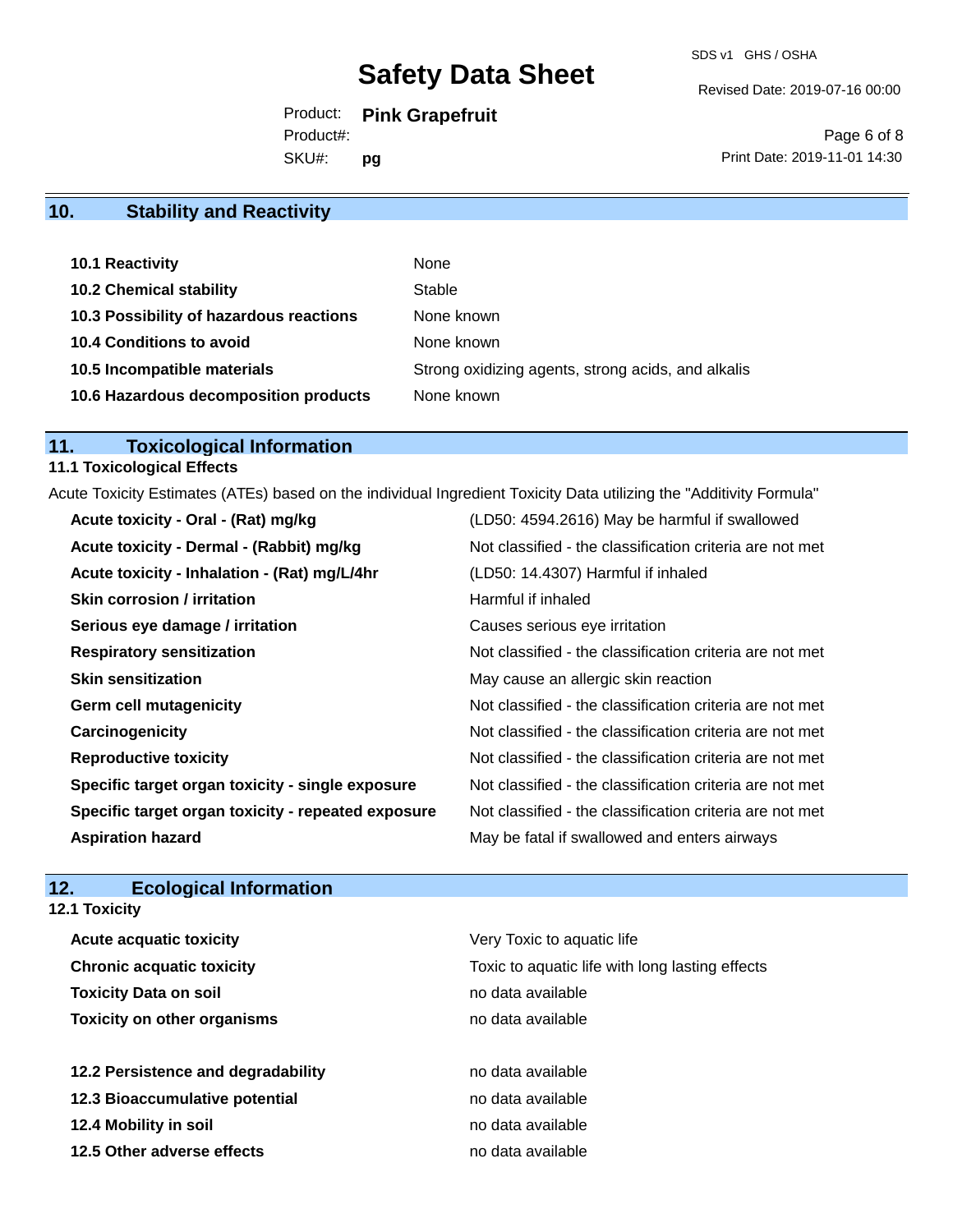Revised Date: 2019-07-16 00:00

Product: **Pink Grapefruit** SKU#: Product#: **pg**

Page 7 of 8 Print Date: 2019-11-01 14:30

#### **13. Disposal Conditions**

#### **13.1 Waste treatment methods**

Do not allow product to reach sewage systems. Dispose of in accordance with all local and national regulations. Send to a licensed waste management company.The product should not be allowed to enter drains, water courses or the soil. Do not contaminate ponds, waterways or ditches with chemical or used container.

#### **14. Transport Information**

| <b>Marine Pollutant</b>                                       | Yes. Ingredient of greatest environmental impact:<br>5989-27-5 : (10 - 20 %) : Limonene |              |                                     |                 |               |
|---------------------------------------------------------------|-----------------------------------------------------------------------------------------|--------------|-------------------------------------|-----------------|---------------|
| Regulator                                                     |                                                                                         | <b>Class</b> | <b>Pack Group</b>                   | <b>Sub Risk</b> | UN-nr.        |
| U.S. DOT (Non-Bulk)                                           |                                                                                         |              | Not Regulated - Not Dangerous Goods |                 |               |
| <b>Chemicals NOI</b>                                          |                                                                                         |              |                                     |                 |               |
| <b>ADR/RID (International Road/Rail)</b>                      |                                                                                         |              |                                     |                 |               |
| <b>Environmentally Hazardous</b><br>Substance, Liquid, n.o.s. |                                                                                         | 9            | $\mathbf{III}$                      |                 | <b>UN3082</b> |
| <b>IATA (Air Cargo)</b>                                       |                                                                                         |              |                                     |                 |               |
| <b>Environmentally Hazardous</b><br>Substance, Liquid, n.o.s. |                                                                                         | 9            | $\mathbf{III}$                      |                 | <b>UN3082</b> |
| <b>IMDG (Sea)</b>                                             |                                                                                         |              |                                     |                 |               |
| <b>Environmentally Hazardous</b><br>Substance, Liquid, n.o.s. |                                                                                         | 9            | $\mathbf{III}$                      |                 | <b>UN3082</b> |

#### **15. Regulatory Information**

**U.S. Federal Regulations**

# **TSCA (Toxic Substance Control Act)** All components of the substance/mixture are listed or exempt **40 CFR(EPCRA, SARA, CERCLA and CAA)** This product contains the following components: 6422-86-2 229-176-9 50 - 60 % Dioctyl Tere Phthalate (DOTP) **U.S. State Regulations California Proposition 65 Warning This product contains the following components:** 117-81-7 204-211-0 50 - 60 % Diethyl Hexyl Phthalate 123-35-3(NF **Canadian Regulations** beta-Myrcene (Natural Source) **DSL DSL** 99.97% of the components are listed or exempt. The following components are NOT on the List: 94201-73-7 303-662-1 0.01 - 0.1% Tetrahydro-4-methyl-2-phenyl-2H-pyran

### **16. Other Information**

#### **GHS H-Statements referred to under section 3 and not listed in section 2**

H226 : Flammable liquid and vapour H302 : Harmful if swallowed

H317 : May cause an allergic skin reaction example and H320 : Causes eye irritation

H313 : May be harmful in contact with skin H316 : Causes mild skin irritation